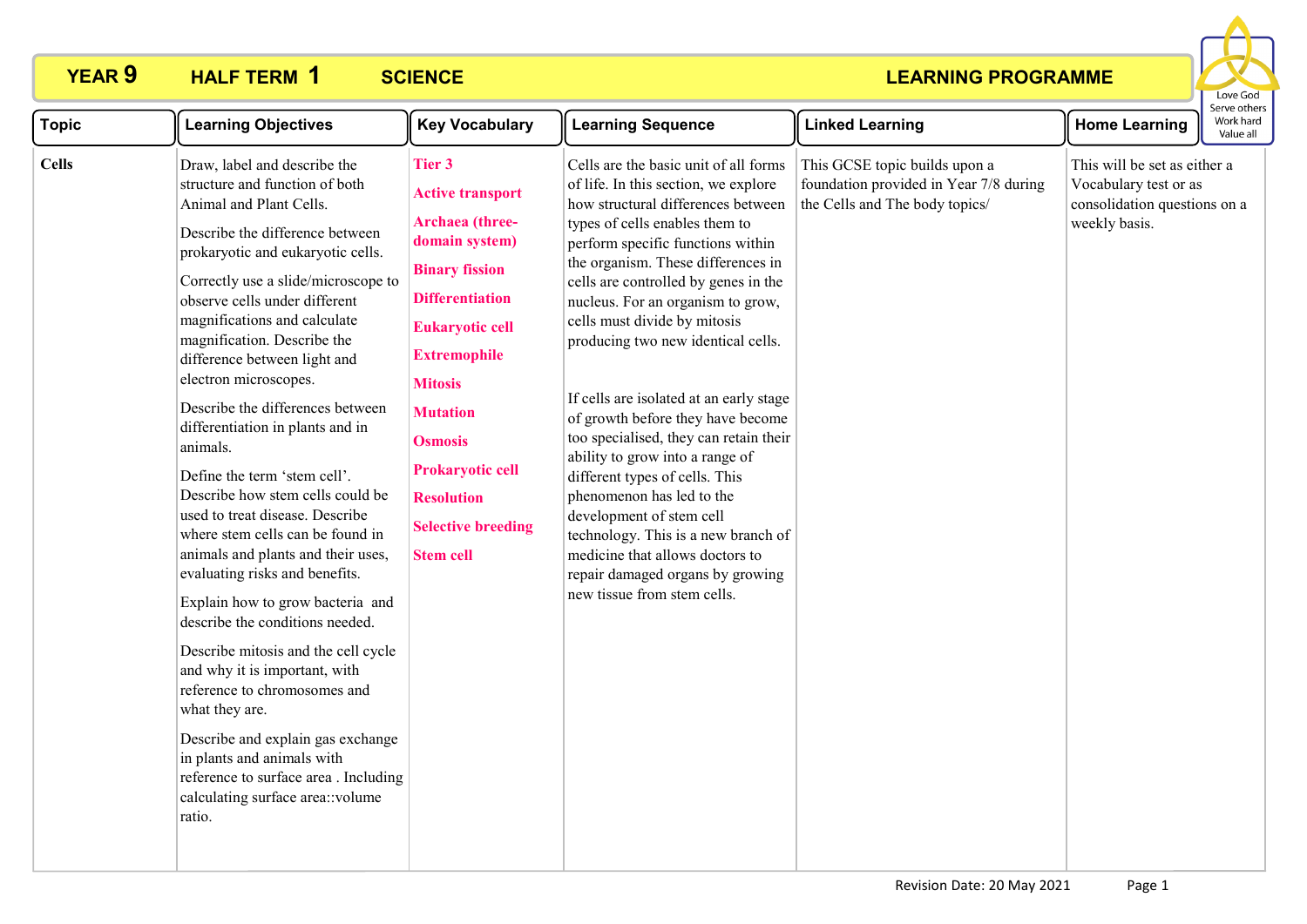# **PEAR 9 HALF TERM 2 SCIENCE**



| <b>Topic</b>                                                | <b>Learning Objectives</b>                                                                                                                                                                                                                                                                                                                                                                                                                                                                                                                                                                                                                                                                                                                                                                                                        | <b>Key Vocabulary</b>                                                                                                                                                                                                                                                                                                                                                               | <b>Learning Sequence</b>                                                                                                                                                                                                                                                                                                                                                                                                                                                                                                                                                                                                  | <b>Linked Learning</b>                                                                                                                                                                                                                                                                                                                                                | <b>Home Learning</b>                                                                                   | serve others<br>Work hard<br>Value all |
|-------------------------------------------------------------|-----------------------------------------------------------------------------------------------------------------------------------------------------------------------------------------------------------------------------------------------------------------------------------------------------------------------------------------------------------------------------------------------------------------------------------------------------------------------------------------------------------------------------------------------------------------------------------------------------------------------------------------------------------------------------------------------------------------------------------------------------------------------------------------------------------------------------------|-------------------------------------------------------------------------------------------------------------------------------------------------------------------------------------------------------------------------------------------------------------------------------------------------------------------------------------------------------------------------------------|---------------------------------------------------------------------------------------------------------------------------------------------------------------------------------------------------------------------------------------------------------------------------------------------------------------------------------------------------------------------------------------------------------------------------------------------------------------------------------------------------------------------------------------------------------------------------------------------------------------------------|-----------------------------------------------------------------------------------------------------------------------------------------------------------------------------------------------------------------------------------------------------------------------------------------------------------------------------------------------------------------------|--------------------------------------------------------------------------------------------------------|----------------------------------------|
| <b>Atomic structure</b><br>and the Periodic<br><b>Table</b> | Define an atom, element,<br>compound and mixture.<br>Write word equations and formulae<br>and balanced chemical equations.<br>Describe and give examples of<br>separation methods and suggest<br>suitable techniques.<br>Describe the development of the<br>atom how it has changed over time.<br>Identify the number of protons,<br>neutrons and electrons in elements.<br>Describe what an Isotope is.<br>Describe how elements in the same<br>group have the same number of<br>electrons in their outer shell.<br>Describe elements in Group 1,<br>Group 7, Group 0 and the transition<br>metals.<br>Explain the differences between<br>metals and non-metals linked to<br>their characteristic physical and<br>chemical properties.<br>Explain the development of the<br>Periodic table and the work of<br>Dimitri Mendeleev. | <b>Tier 2</b><br><b>Periods</b><br><b>Groups</b><br>Tier 3<br><b>Protons</b><br><b>Neutrons</b><br><b>Electrons</b><br><b>Electron shells</b><br><b>Atomic Mass</b><br><b>Atomic Number</b><br><b>Isotope</b><br><b>Periodic Table</b><br><b>Group 7-Halogens</b><br><b>Group 1-Alkali</b><br>Metals.<br><b>Group 0-Nobel</b><br><b>Gases</b><br><b>Metals</b><br><b>Non-Metals</b> | The periodic table provides<br>chemists with a structured<br>organisation of the known chemical<br>elements from which they can<br>make sense of their physical and<br>chemical properties.<br>The historical development of the<br>periodic table and models of atomic<br>structure provide good examples of<br>how scientific ideas and<br>explanations develop over time as<br>new evidence emerges.<br>The arrangement of elements in the<br>modern periodic table can be<br>explained in terms of atomic<br>structure which provides evidence<br>for the model of a nuclear atom<br>with electrons in energy levels. | This topic builds upon the foundation<br>provided in the Year 7 topic of the<br>Periodic Table. Pupils have an<br>understanding of atoms, the periodic<br>table and key groups in the periodic table.<br>This is the first Chemistry topic of the<br>GCSE syllabus and therefore covers the<br>key principles of Chemistry, which all the<br>other topics build upon. | This will be set as either a<br>Vocabulary test or as<br>consolidation questions on a<br>weekly basis. |                                        |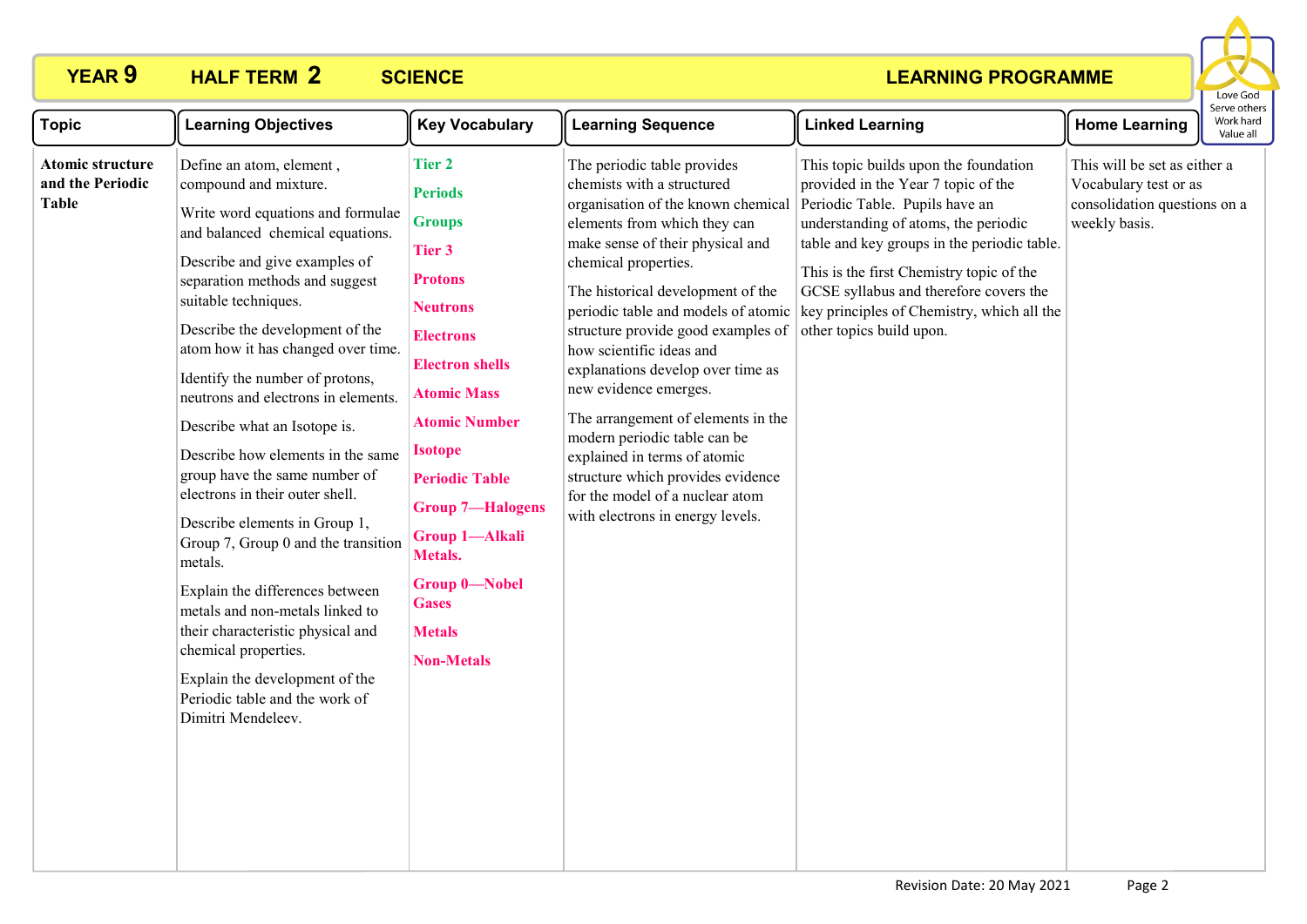# **YEAR 9 HALF TERM SCIENCE 3**



| <b>Topic</b>               | <b>Learning Objectives</b>                                                                                                                                                                                                                                                                                                                                                                                                                                                                                                                                                                                                                                                                                                                                                                                                                                                                                                                                        | <b>Key Vocabulary</b>                                                                                                                                                                                                                                                                 | <b>Learning Sequence</b>                                                                                                                                                                                                                                                                                                                                                                                                                                                                                                                                                                                                                                                                                                              | <b>Linked Learning</b>                                                                                                                 | <b>Home Learning</b>                                                                                   | Serve other<br>Work hard<br>Value all |
|----------------------------|-------------------------------------------------------------------------------------------------------------------------------------------------------------------------------------------------------------------------------------------------------------------------------------------------------------------------------------------------------------------------------------------------------------------------------------------------------------------------------------------------------------------------------------------------------------------------------------------------------------------------------------------------------------------------------------------------------------------------------------------------------------------------------------------------------------------------------------------------------------------------------------------------------------------------------------------------------------------|---------------------------------------------------------------------------------------------------------------------------------------------------------------------------------------------------------------------------------------------------------------------------------------|---------------------------------------------------------------------------------------------------------------------------------------------------------------------------------------------------------------------------------------------------------------------------------------------------------------------------------------------------------------------------------------------------------------------------------------------------------------------------------------------------------------------------------------------------------------------------------------------------------------------------------------------------------------------------------------------------------------------------------------|----------------------------------------------------------------------------------------------------------------------------------------|--------------------------------------------------------------------------------------------------------|---------------------------------------|
| Chemical<br><b>Changes</b> | Explain reduction and oxidation in<br>terms of loss or gain of oxygen and<br>$(H)$ in terms of<br>electrons.<br>Recall and use the reactivity series<br>and describe reactions with water<br>or dilute acids.<br>Know most metals are found as<br>compounds that require chemical<br>reactions to extract the metal.<br>Know acids are neutralised by<br>bases to produce salts and water,<br>and by carbonates to produce salts,<br>water and $CO2$ .<br>Describe neutralisation reactions as<br>$H^+$ + OH $\dot{a}$ H <sub>2</sub> O<br>(H) Explain the terms dilute and<br>concentrated and weak and strong<br>in relation to acids<br>Know when an ionic compound is<br>melted or dissolved in water, the<br>ions are free to move and these can<br>conduct electricity.<br>Know aluminium is manufactured<br>by the electrolysis of a molten<br>mixture of aluminium oxide and<br>cryolite.<br>(H) Describe reactions at electrodes<br>with half equations. | <b>Tier 2</b><br><b>Reduction</b><br>Tier 3<br><b>Oxide</b><br><b>Oxidation</b><br><b>Reactivity series</b><br><b>Hydrogen</b> ion<br><b>Hydroxide</b> ion<br><b>Electrolytes</b><br><b>Negative cathode</b><br><b>Positive anode</b><br><b>Electrolysis</b><br><b>Half equations</b> | Understanding of chemical changes<br>began when people began<br>experimenting with chemical<br>reactions in a systematic way and<br>organising their results logically.<br>Knowing about these different<br>chemical changes meant that<br>scientists could begin to predict<br>exactly what new substances would<br>be formed and use this knowledge<br>to develop a wide range of different<br>materials and processes. It also<br>helped biochemists to understand<br>the complex reactions that take<br>place in living organisms. T<br>he extraction of important<br>resources from the Earth makes use<br>of the way that some elements and<br>compounds react with each other<br>and how easily they can be 'pulled<br>apart'. | Links to year 7 topic on Chemical<br>Reactions and year 8 topic 'Fast and<br>Furious.'<br>Links to the KS4 year 9 topic on<br>Bonding. | This will be set as either a<br>Vocabulary test or as<br>consolidation questions on a<br>weekly basis. |                                       |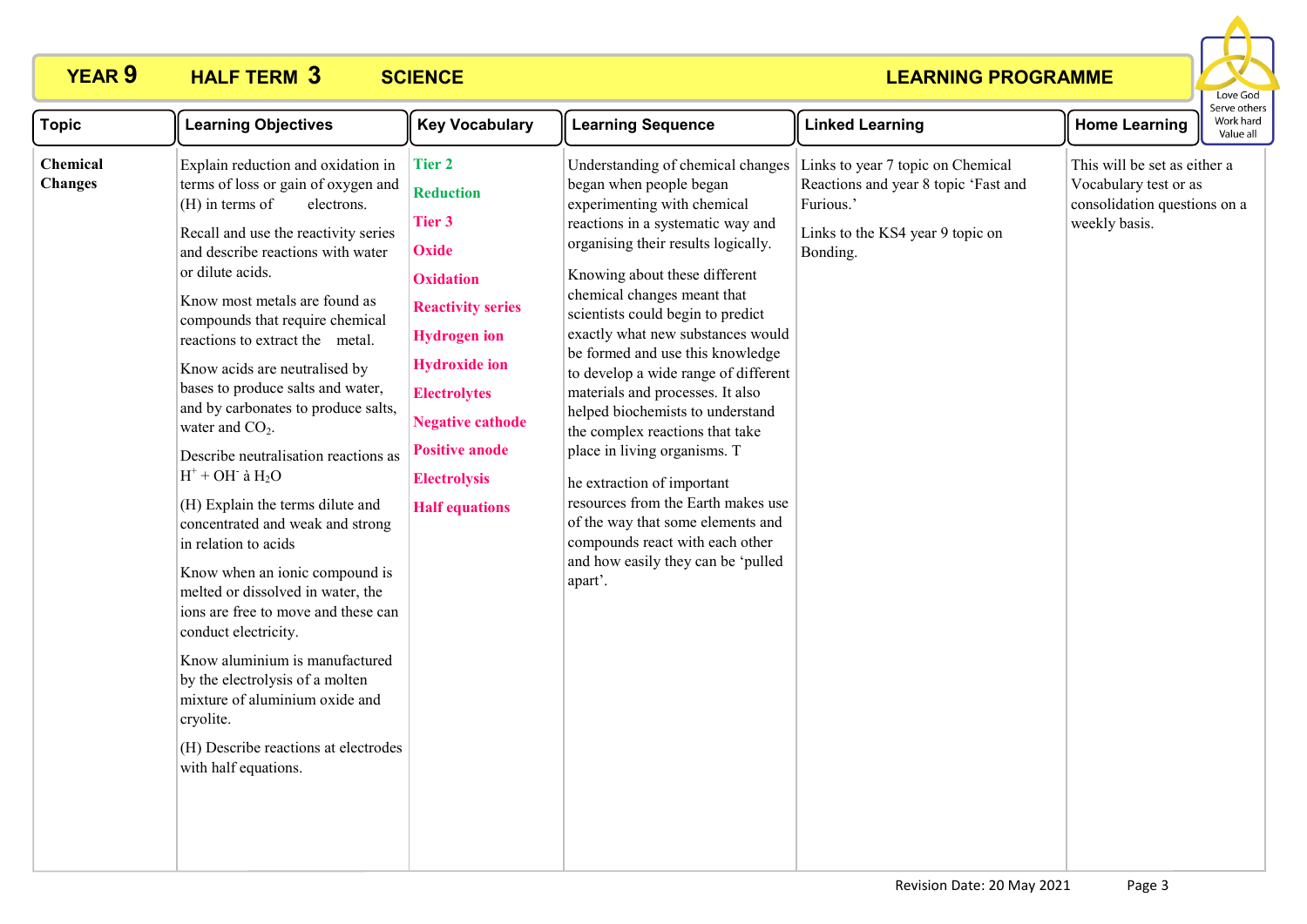# **PEAR 9 HALF TERM 4 SCIENCE**



| <b>Topic</b>                | <b>Learning Objectives</b>                                                                                                                                                                                                                                                                                                                                                                                                                                                                                                                                                                                                                                                                                                                                                                                                                                                                                                                   | <b>Key Vocabulary</b>                                                                                                                                                                                                                                                                                                                                 | <b>Learning Sequence</b>                                                                                                                                                                                                                                                                                                                                                                                                                                       | <b>Linked Learning</b>                                                                                                                                                                                                                                                                                                                                                                                                                                                                                                                                                                                                                                      | <b>Home Learning</b>                                                                                   | Serve other:<br>Work hard<br>Value all |
|-----------------------------|----------------------------------------------------------------------------------------------------------------------------------------------------------------------------------------------------------------------------------------------------------------------------------------------------------------------------------------------------------------------------------------------------------------------------------------------------------------------------------------------------------------------------------------------------------------------------------------------------------------------------------------------------------------------------------------------------------------------------------------------------------------------------------------------------------------------------------------------------------------------------------------------------------------------------------------------|-------------------------------------------------------------------------------------------------------------------------------------------------------------------------------------------------------------------------------------------------------------------------------------------------------------------------------------------------------|----------------------------------------------------------------------------------------------------------------------------------------------------------------------------------------------------------------------------------------------------------------------------------------------------------------------------------------------------------------------------------------------------------------------------------------------------------------|-------------------------------------------------------------------------------------------------------------------------------------------------------------------------------------------------------------------------------------------------------------------------------------------------------------------------------------------------------------------------------------------------------------------------------------------------------------------------------------------------------------------------------------------------------------------------------------------------------------------------------------------------------------|--------------------------------------------------------------------------------------------------------|----------------------------------------|
| Particle model of<br>matter | Recall and apply the density<br>equation (required practical)<br>To recognise/draw simple<br>diagrams to model the difference<br>between solids, liquids and gases<br>Explain the differences in<br>density between the different states<br>of matter<br>Describe the features of a physical<br>change/change of state<br>Explain the concept of internal<br>energy<br>Explain the concept of specific heat $Melting$<br>capacity (and apply the associated<br>equation)<br>To explain the concept of<br>specific latent heat (and apply the<br>associated equation)<br>To interpret heating and cooling<br>graphs that include changes of state<br>To describe and explain the<br>motion of molecules in a gas<br>(Physics only)<br>Explain (and calculate) the<br>relationship between pressure and<br>volume for a gas at constant<br>temperature<br>Explain how doing work on an<br>enclosed gas increases the<br>temperature of the gas | <b>Tier 2</b><br><b>Mass</b><br><b>Volume</b><br><b>Solid</b><br><b>Liquid</b><br>Gas<br><b>Pressure</b><br><b>Tier 3</b><br><b>Density</b><br><b>Freezing</b><br><b>Boiling</b><br><b>Evaporating</b><br><b>Condensing</b><br><b>Internal Energy</b><br><b>Temperature</b><br><b>Specific Latent Heat</b><br><b>Specific Heat</b><br><b>Capacity</b> | The particle model is widely used<br>to predict the behaviour of solids,<br>liquids and gases and this has many<br>applications in everyday life.<br>It helps us to explain a wide range<br>of observations and engineers use<br>these principles when designing<br>vessels to withstand high pressures<br>and temperatures, such as<br>submarines and spacecraft. It also<br>explains why it is difficult to make<br>a good cup of tea high up a<br>mountain! | This topic builds on the KS3 topics of:<br>Energy (kinetic energy, temperature and<br>internal energy) and Particles (states and<br>state changes, density, heating and<br>cooling graphs, specific heat capacity and<br>specific latent heat, internal energy)<br>This topic links with other KS4 topics<br>including:<br>Forces (density, weight, pressure in fluids<br>and upthrust)<br>Bonding, structure and the properties of<br>matter (states, state changes, gas particle<br>motion and specific latent heat)<br>Energy (doing work on an enclosed gas,<br>temperature, heating/cooling, specific<br>heat capacity and internal/thermal<br>energy) | This will be set as either a<br>Vocabulary test or as<br>consolidation questions on a<br>weekly basis. |                                        |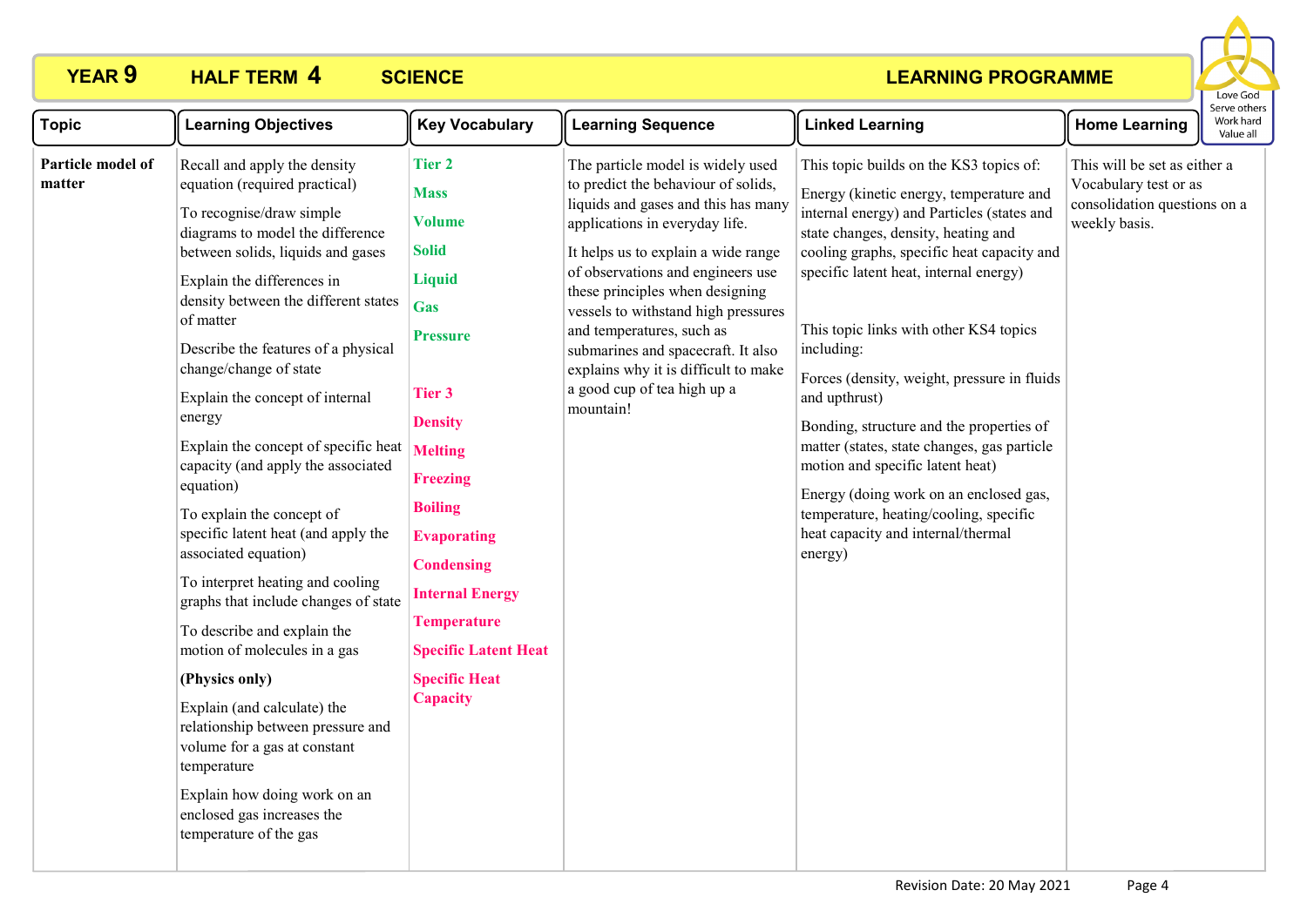# **PEAR 9 HALF TERM 4 SCIENCE**



| <b>Topic</b>    | <b>Learning Objectives</b>                                                                                                                                                                                                                                                                                                                                                                                                                                                                                                                                                                                                                                                                                | <b>Key Vocabulary</b>                                                                                                                                                                                                                                                                                                                         | <b>Learning Sequence</b>                                                                                                                                                                                                                                                                                                                                                                                                                                                                                                                                                                                                                                                                                                                                                                                                                            | <b>Linked Learning</b>                                                                                                                                                                                                                                                                               | <b>Home Learning</b>                                                                                   | serve otrier<br>Work hard<br>Value all |
|-----------------|-----------------------------------------------------------------------------------------------------------------------------------------------------------------------------------------------------------------------------------------------------------------------------------------------------------------------------------------------------------------------------------------------------------------------------------------------------------------------------------------------------------------------------------------------------------------------------------------------------------------------------------------------------------------------------------------------------------|-----------------------------------------------------------------------------------------------------------------------------------------------------------------------------------------------------------------------------------------------------------------------------------------------------------------------------------------------|-----------------------------------------------------------------------------------------------------------------------------------------------------------------------------------------------------------------------------------------------------------------------------------------------------------------------------------------------------------------------------------------------------------------------------------------------------------------------------------------------------------------------------------------------------------------------------------------------------------------------------------------------------------------------------------------------------------------------------------------------------------------------------------------------------------------------------------------------------|------------------------------------------------------------------------------------------------------------------------------------------------------------------------------------------------------------------------------------------------------------------------------------------------------|--------------------------------------------------------------------------------------------------------|----------------------------------------|
| Energy changes. | To understand that energy is<br>conserved in chemical reactions.<br>To distinguish between<br>endothermic and exothermic<br>reactions, giving examples of each.<br>RP: To investigate the variables<br>that affect temperature changes in<br>reacting solutions.<br>To understand and interpret simple<br>reaction profiles.<br>To calculate overall energy changes<br>and bond energies given<br>appropriate information. (HT)<br>Chemical cells and fuel cells.<br>(Chemistry only)<br>To understand the principles behind<br>cells, batteries, both rechargeable<br>and non-rechargeable.<br>To understand and explain how<br>hydrogen fuel cells work.<br>Write half equations at electrodes.<br>(HT) | <b>Tier 3</b><br><b>Endothermic</b><br>exothermic<br><b>Reaction</b><br><b>Conservation</b><br><b>Reaction profile</b><br><b>Activation energy</b><br><b>Bond energy</b><br><b>Cell</b><br><b>Battery</b><br>Rechargeable<br>Non-rechargeable<br><b>Electrolyte</b><br><b>Electrode</b><br>Fuel cell,<br><b>Oxidation</b><br><b>Reduction</b> | Energy changes are an important<br>part of chemical reactions. The<br>interaction of particles often<br>involves transfers of energy due to<br>the breaking and formation of<br>bonds. Reactions in which energy<br>is released to the surroundings are<br>exothermic reactions, while those<br>that take in thermal energy are<br>endothermic.<br>These interactions between<br>particles can produce heating or<br>cooling effects that are used in a<br>range of everyday applications.<br>Some interactions between ions in<br>an electrolyte result in the<br>production of electricity. Cells and<br>batteries use these chemical<br>reactions to provide electricity.<br>Electricity can also be used to<br>decompose ionic substances and is<br>a useful means of producing<br>elements that are too expensive to<br>extract any other way. | This topic builds upon principles<br>introduced in the Year 7 topic, Chemical<br>reactions and the Year 8 topic, Fast and<br>furious.<br>It also builds upon knowledge pupils<br>have developed during the GCSE<br>curriculum on the topic Chemical<br>changes covered during Term one in year<br>9. | This will be set as either a<br>Vocabulary test or as<br>consolidation questions on a<br>weekly basis. |                                        |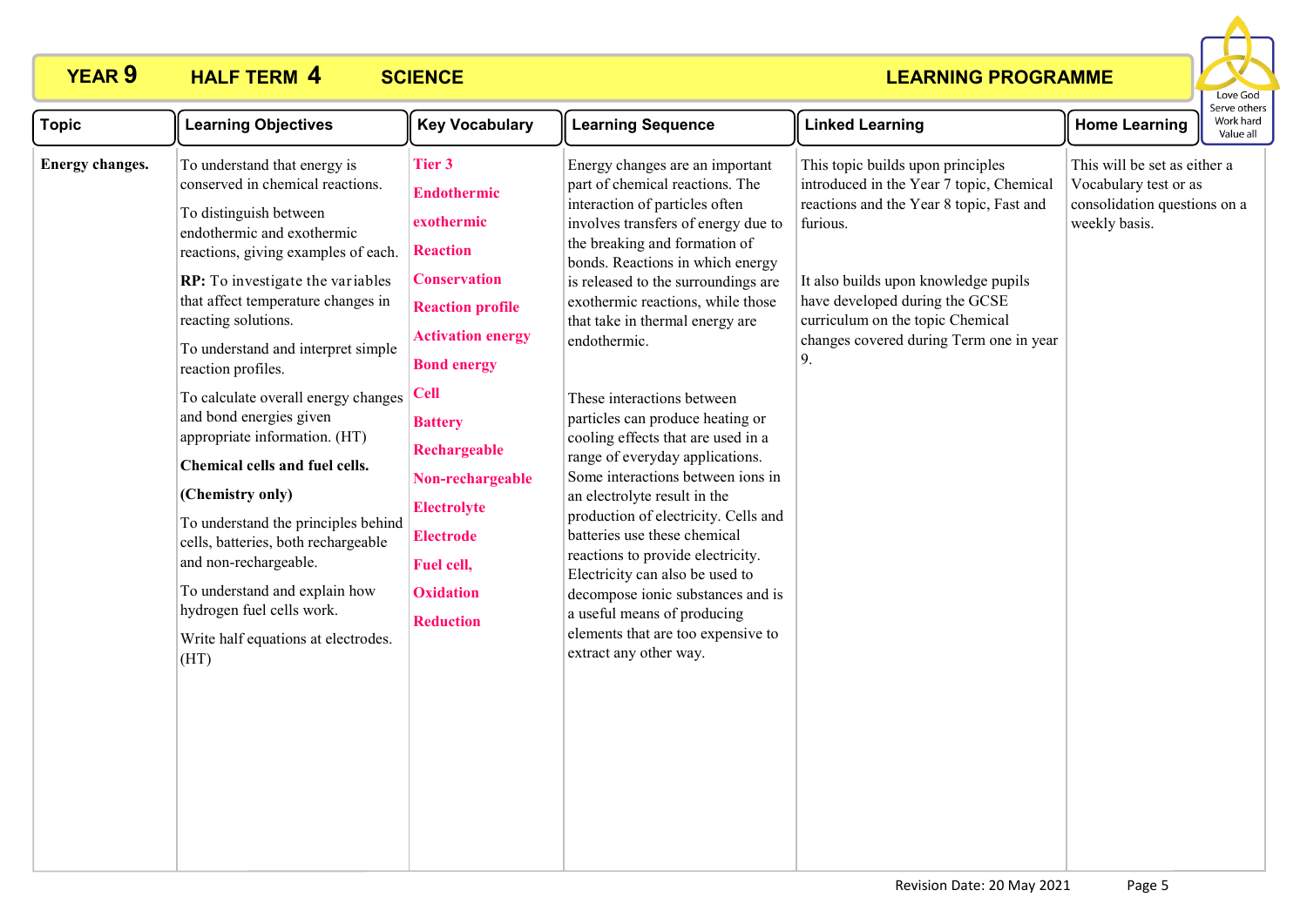# **YEAR 9 HALF TERM SCIENCE 5**



| <b>Topic</b>   | <b>Learning Objectives</b>                                                                                                                                                                                                                                                                                                                                                                                                                                                                                                                                                                                                                                                                                                                                                                                                    | <b>Key Vocabulary</b>                                                                                                                                                                                                                                                                                                                                              | <b>Learning Sequence</b>                                                                                                                                                                                                                                                                                                                                                                                                                                                                                                                                                                              | <b>Linked Learning</b>                                                                                                                                                                                                                         | <b>Home Learning</b>                                                                                   | Serve other:<br>Work hard<br>Value all |
|----------------|-------------------------------------------------------------------------------------------------------------------------------------------------------------------------------------------------------------------------------------------------------------------------------------------------------------------------------------------------------------------------------------------------------------------------------------------------------------------------------------------------------------------------------------------------------------------------------------------------------------------------------------------------------------------------------------------------------------------------------------------------------------------------------------------------------------------------------|--------------------------------------------------------------------------------------------------------------------------------------------------------------------------------------------------------------------------------------------------------------------------------------------------------------------------------------------------------------------|-------------------------------------------------------------------------------------------------------------------------------------------------------------------------------------------------------------------------------------------------------------------------------------------------------------------------------------------------------------------------------------------------------------------------------------------------------------------------------------------------------------------------------------------------------------------------------------------------------|------------------------------------------------------------------------------------------------------------------------------------------------------------------------------------------------------------------------------------------------|--------------------------------------------------------------------------------------------------------|----------------------------------------|
| <b>Bonding</b> | Know and describe the three types<br>of strong chemical bonds: ionic,<br>covalent and metallic.<br>Explain the properties of Ionic<br>compounds, Small covalent<br>molecules and giant covalent<br>structures.<br>Students should be able to explain<br>chemical bonding in terms of<br>electrostatic forces and the transfer<br>or sharing of electrons.<br>To know and describe the three<br>states of matter.<br>To describe change of state in<br>terms of particles and forces of<br>attraction.<br>To recognise polymers from their<br>structures<br>To describe and explain the<br>properties of the different<br>allotropes of carbon, including<br>Diamonds, Graphite, Graphene and<br>Fullerenes.<br>(Chemistry Only)<br>To define the term Nanoscience<br>and explain the properties and uses<br>of Nanoparticles. | <b>Tier 2</b><br><b>Opposite</b><br><b>Charge</b><br><b>Tier 3</b><br><b>Chemical bonds</b><br><b>Ionic</b><br><b>Covalent</b><br><b>Metallic</b><br><b>Ions</b><br><b>Electrons</b><br><b>Delocalised</b><br><b>Alloys</b><br><b>Electrostatic forces</b><br><b>Electron transfer</b><br><b>Electron sharing</b><br><b>Chemistry Only</b><br><b>Nanoparticles</b> | Chemists use theories of structure<br>and bonding to explain the physical<br>and chemical properties of<br>materials. Analysis of structures<br>shows that atoms can be arranged<br>in a variety of ways, some of which<br>are molecular while others are giant<br>structures. Theories of bonding<br>explain how atoms are held<br>together in these structures.<br>Scientists use this knowledge of<br>structure and bonding to engineer<br>new materials with desirable<br>properties. The properties of these<br>materials may offer new<br>applications in a range of different<br>technologies. | This topic builds upon principles<br>introduced during the Year 8 Bonding<br>and Separating topic.<br>It continues to build upon the<br>fundamental principles of Chemistry<br>covered in Year 9 Term 1 topic Atoms<br>and the Periodic Table. | This will be set as either a<br>Vocabulary test or as<br>consolidation questions on a<br>weekly basis. |                                        |